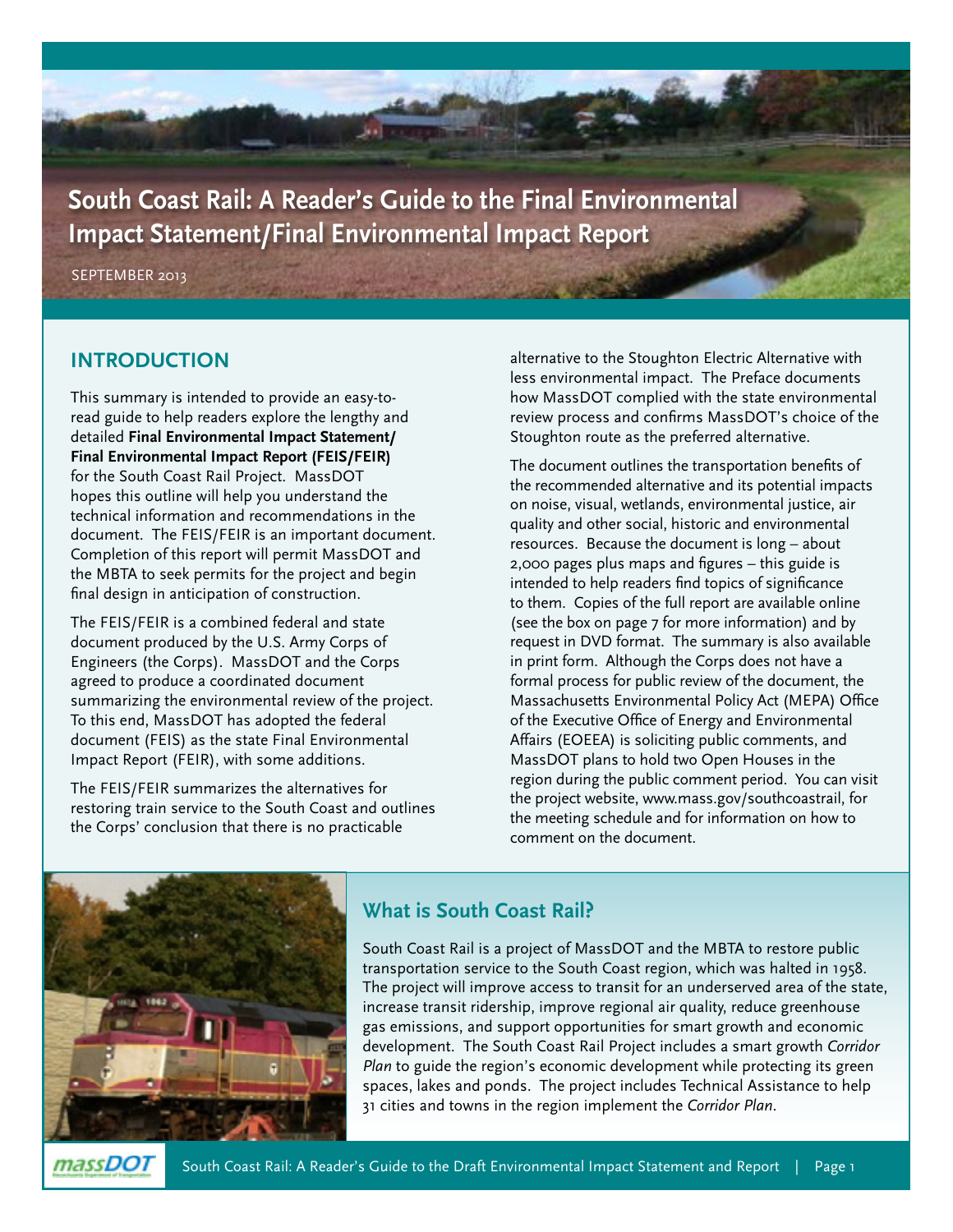# **WHAT IS IN THE FEIS/FEIR?**

The FEIS/FEIR is a significant document in the environmental review of South Coast Rail. It builds on the work of the Draft Environmental Impact Statement/Environmental Impact Report (DEIS/DEIR) published in 2011, which looked at five alternatives for transit to the South Coast (No-Build or Enhanced Bus; three Commuter Rail alternatives; and a Rapid Bus Alternative). Following review of the DEIS/DEIR, the Corps eliminated the Attleboro Alternatives and the Rapid Bus Alternative. The FEIS/FEIR evaluates three sets of alternatives:

- **•** A No-Build/Enhanced Bus Alternative
- **•** The Stoughton Alternative (diesel and electric variations)
- **•** The Whittenton Alternative (diesel and electric variations)

The FEIS/FEIR has chapters defining and comparing the alternatives, describing the environment, and assessing the impact of the various alternatives on physical, social, economic, historic, and natural resources. The document also establishes

## **Differences between the Draft and Final EIS/EIR**

Chapter 3 of the FEIS/FEIR, *Alternatives*, outlines elements of the project that have changed since the draft report. Work on the project over the last two years allowed MassDOT to describe the project's impacts in more detail and explore mitigation measures. These changes include the following:

- **•** Designs of the track, stations and layover facilities were advanced to help address the project's impacts on wetlands and natural resources.
- **•** Wetlands throughout the project were delineated in the field (a process that includes examining each wetland, marking the boundary, and recording the boundary onto survey plans), then the results were reviewed and approved by each of the Conservation Commissions. The Department of Environmental Protection (DEP) reviewed and approved the wetland delineation in Easton.
- **•** MassDOT refined its operating plan to optimize performance and ridership, and calculated new ridership figures.



*Governor Deval Patrick, Transportation Secretary Richard Davey and members of the South Coast delegation discuss transportation funding at the New Bedford Whaling Museum.* 

MassDOT's commitments to mitigate for unavoidable impacts. It contains appendices on technical topics of interest and importance to the project. Of particular

- **•** MassDOT selected locations for the overnight layover facilities based on a number of criteria: on the New Bedford Line, the Wamsutta site was selected, and on the Fall River line, Weaver's Cove East was selected.
- **•** The proposed Stoughton Station was shifted to the south, with access from Brock Street, to reduce conflicts with vehicle traffic in Stoughton Center and to meet access requirements. The proposed Downtown Taunton Station for the Whittenton Alternatives was shifted north to a location on Dana Street. More details have been developed for other stations (see Section 3), but no other stations have been relocated.
- **•** Chapter 7 provides a more detailed description of measures that MassDOT will undertake to avoid or minimize impacts to the environment. Where impacts can't be avoided, this chapter describes mitigation measures proposed by MassDOT and summarized in detailed tables.
- **•** The FEIS/FEIR proposes an Evaluation Plan with a monitoring component to assess the success of the project's smart growth implementation plan and to allow for changes or corrections, as needed.
- **•** The FEIS/FEIR includes an Operations Analysis for the alternatives.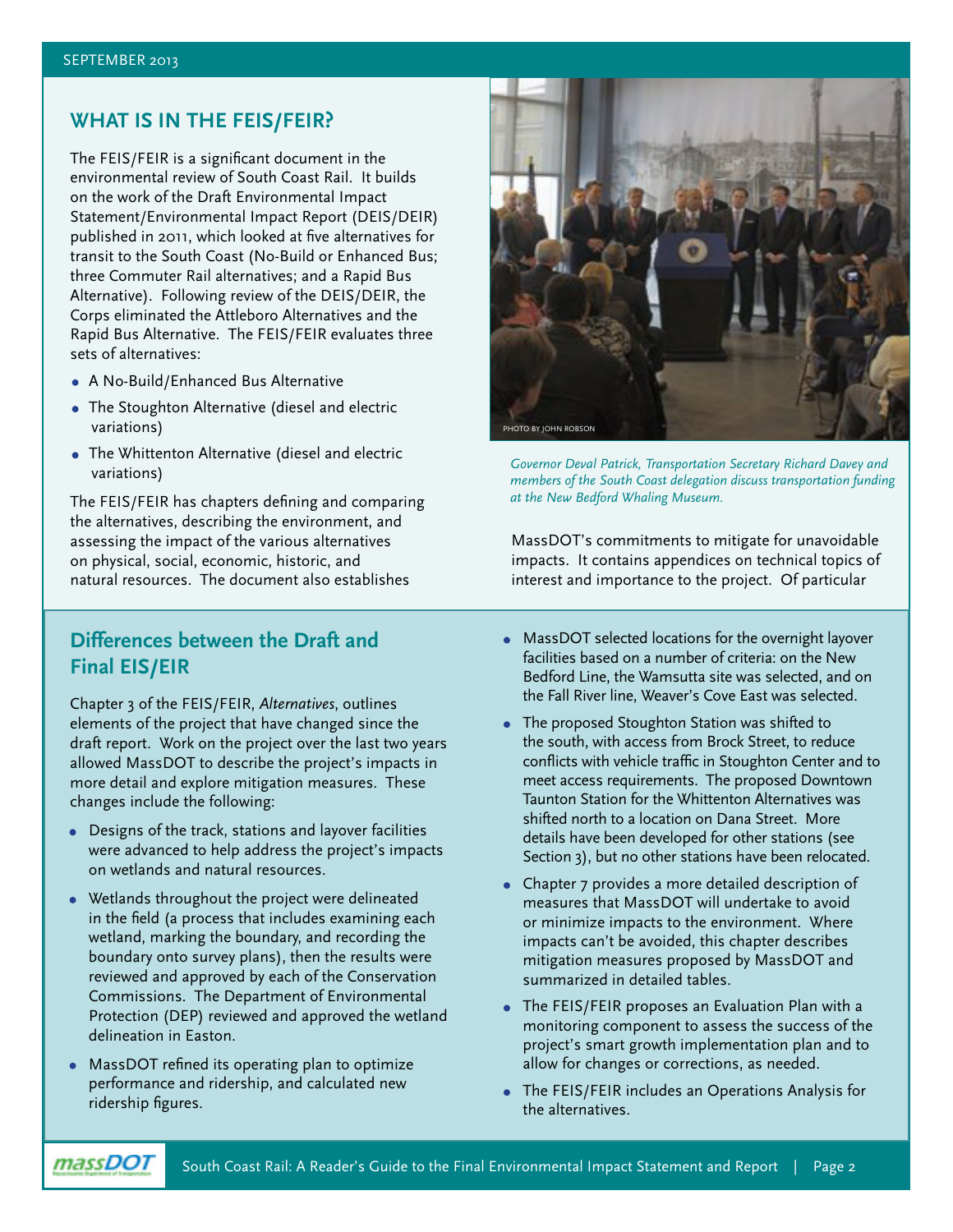interest are the responses to public comments that more than 150 people and institutions submitted on the project's 2011 DEIS/DEIR.

The Corps concludes that there is no practicable alternative to the Stoughton Electric Alternative that would have less environmental impact. MassDOT, in its Preface to the document, states that the Stoughton route is the best option for balancing transportation and environmental benefits with environmental impacts. The Secretary's Certificate on the DEIR stated that MassDOT had made the case for the Stoughton route to be the preferred alternative in the FEIR, and that, because the electric option is preferable from an air quality perspective, the Stoughton Electric should be the focus of the FEIR. MassDOT has not, however, identified a preferred mode for the Stoughton Alternatives. Although the electric mode provides more transportation benefit and has substantial transportation, air quality, and climate benefits, it would have greater visual impacts and impacts to historic resources, and it would be substantially more expensive to construct. The Stoughton Electric Alternative presents the worst-case analysis with respect to historic and visual resources.



*Public involvement is a key aspect of the project.*

# **LOOKING AT THE FEIS/FEIR**

What follows is a brief summary of the nine chapters of the FEIS/FEIR. The FEIS/FEIR was prepared by the U.S. Army Corps of Engineers, as the lead federal agency with responsibility under the National Environmental Policy Act (NEPA). MassDOT has reviewed the document and adopted it as MassDOT's FEIR under the Massachusetts Environmental Policy Act (MEPA).

*Preface* – MassDOT prepared the Preface to the FEIR to address its responsibilities under the Massachusetts

# **Helpful Acronyms and Definitions**

**FEIS** – Final Environmental Impact Statement (federally-required document)

**FEIR** – Final Environmental Impact Report (staterequired document)

**FEIS/FEIR** – A combined report that addresses both the federal and state environmental review requirements for a project.

**Corps** – U.S. Army Corps of Engineers (lead federal agency reviewing South Coast Rail project)

**ENF** – Environmental Notification Form (staterequired document that precedes the DEIR)

**Layover Facility** – A storage site for the trains. South Coast Rail will have two overnight layovers, one near the end of the New Bedford line and one at the end of the Fall River line.

**LEDPA** – Least Environmentally Damaging Practicable Alternative (the alternative selected by the Corps)

**MEPA Office** – Massachusetts Environmental Policy Act Office (state agency, part of EOEEA, reviewing South Coast Rail project)

**No-Build Alternative** – The future scenario if the proposed project is not built

**Right-of-way** – A strip of land used for transportation or a transportation facility; much of the South Coast Rail right-of-way is currently owned by the Commonwealth of Massachusetts.

**Secretary's Certificate** – A statement issued by the Secretary of Energy and Environmental Affairs outlining the topics required to be addressed in an environmental document, or documenting compliance with the requirements of MEPA.

**Section 61** – A section of Massachusetts General Law Chapter 30 that requires state agencies that take action on a project to make an official determination of potential impacts from a proposed project and whether the impacts have been avoided, minimized, and/or mitigated appropriately.

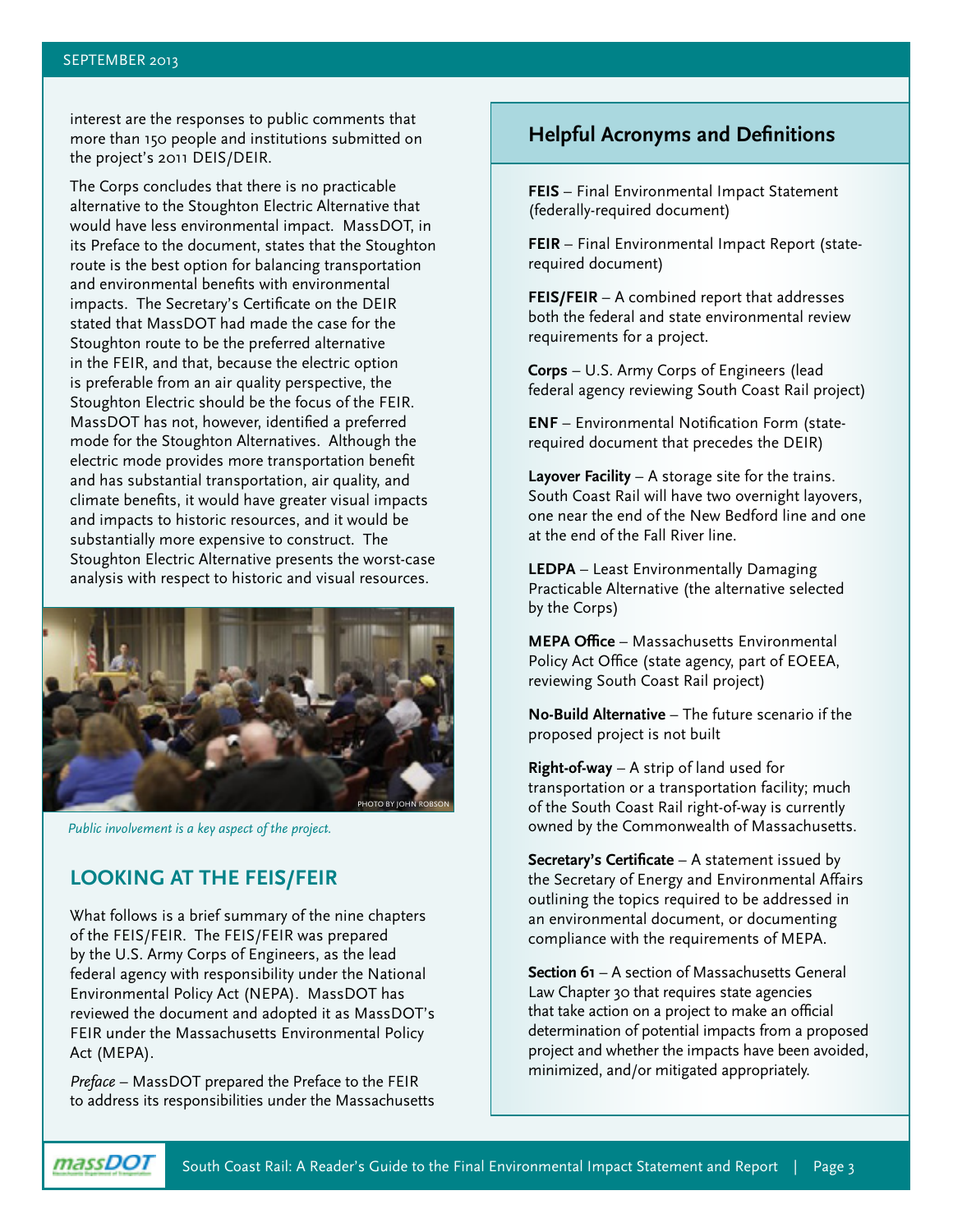

*Smart growth protects natural resources while providing for development in appropriate places.* 

Environmental Policy Act (MEPA), as some of them differ from the responsibilities of the Corps under the National Environmental Policy Act (NEPA). This Preface includes background information on the project's history; outlines the Commonwealth's goals for the project; reviews the community involvement process for South Coast Rail; and describes MassDOT's preferred alternative, the Stoughton route. The Preface summarizes the elements of a Smart Growth Evaluation Plan, which will evaluate and monitor smart growth development in the region. The Plan is summarized in Section 5.5 of the FEIS/FEIR and included in *Volume IV: Supporting Technical Information Appendices*. This section also documents how the FEIS/FEIR responds to requirements set forth in the Secretary's June 29, 2011

Certificate on the DEIS/DEIR. Table P-1 summarizes the requirements by topic and where they are addressed in the FEIS/FEIR.

*Chapter 1, Executive Summary* – The Executive Summary outlines the key elements of the FEIS/FEIR and the major findings of the study. It includes tables summarizing direct and indirect project impacts. For most readers, this is the most important section of the FEIS/FEIR. It gives a context for decisions on the project to date, summarizes the alternatives at a high level, and lists next steps in the decision making process. Subsequent chapters provide more detailed discussion of each of the topics summarized in Chapter 1.

*Chapter 2, Purpose and Need* – This brief chapter defines the project's purpose and need, describes the transportation problems on the South Coast that the project is designed to address, and lists MassDOT's public policy goals and programs.

*Chapter 3, Alternatives* – Chapter 3 describes the process MassDOT used to develop and evaluate transportation alternatives for the project. It begins with a brief history of 20 years of project studies, including 65 potential alternatives on five corridors presented in the Phase I report (see Appendix 3.1-A). The screening of alternatives through the Environmental Notification Form and DEIS/DEIR is included. This section then describes the alternatives evaluated in the FEIS/

## **Purpose and Need**

The Corps determined that South Coast Rail's overall project purpose is "to more fully meet the existing and future demand for public transportation between Fall River/New Bedford and Boston, MA, and to enhance regional mobility." MassDOT includes supporting smart growth planning and development in its goals.

*The proposed Whale's Tooth Station in New Bedford would be a potential site for smart growth development.*



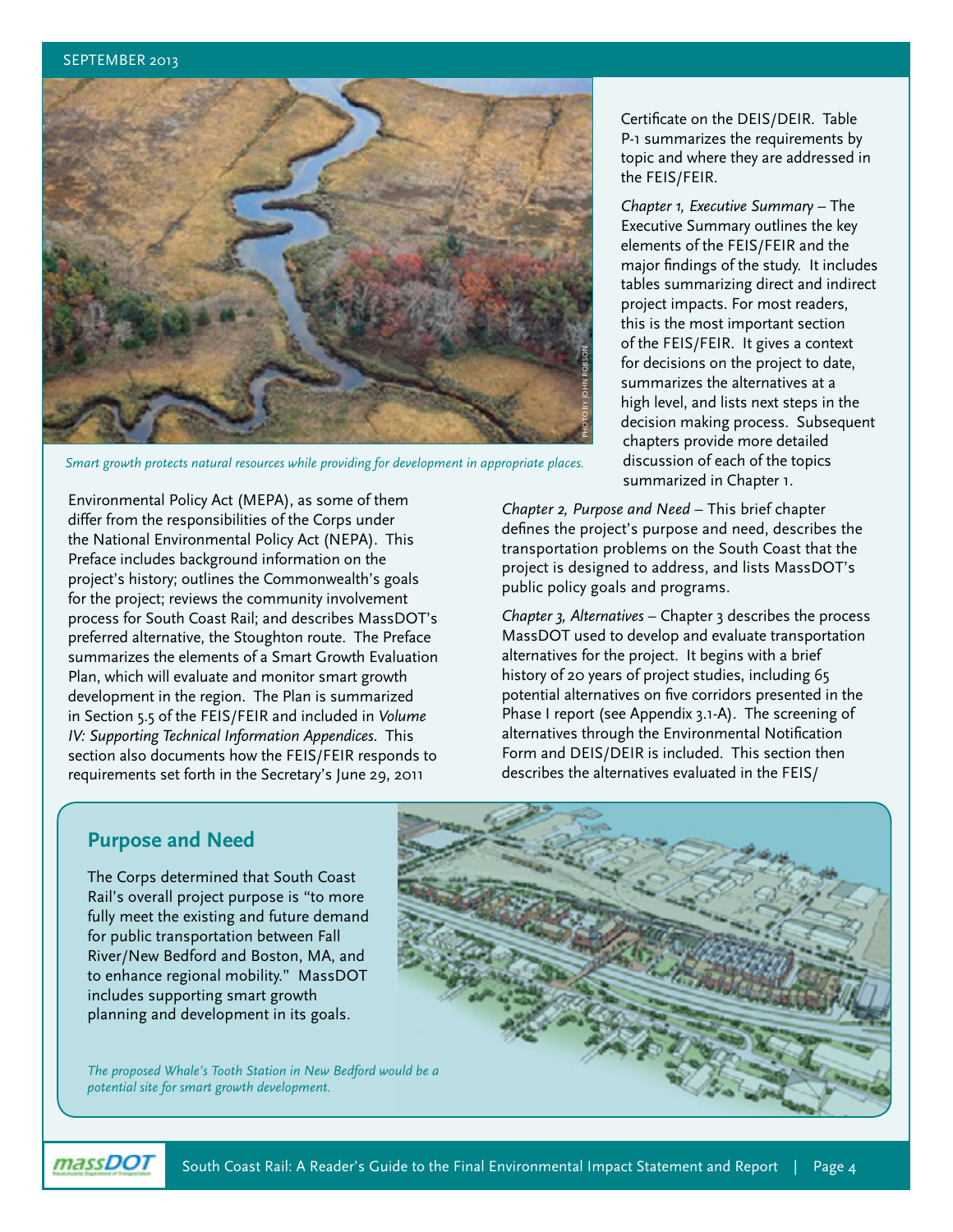#### SEPTEMBER 2013

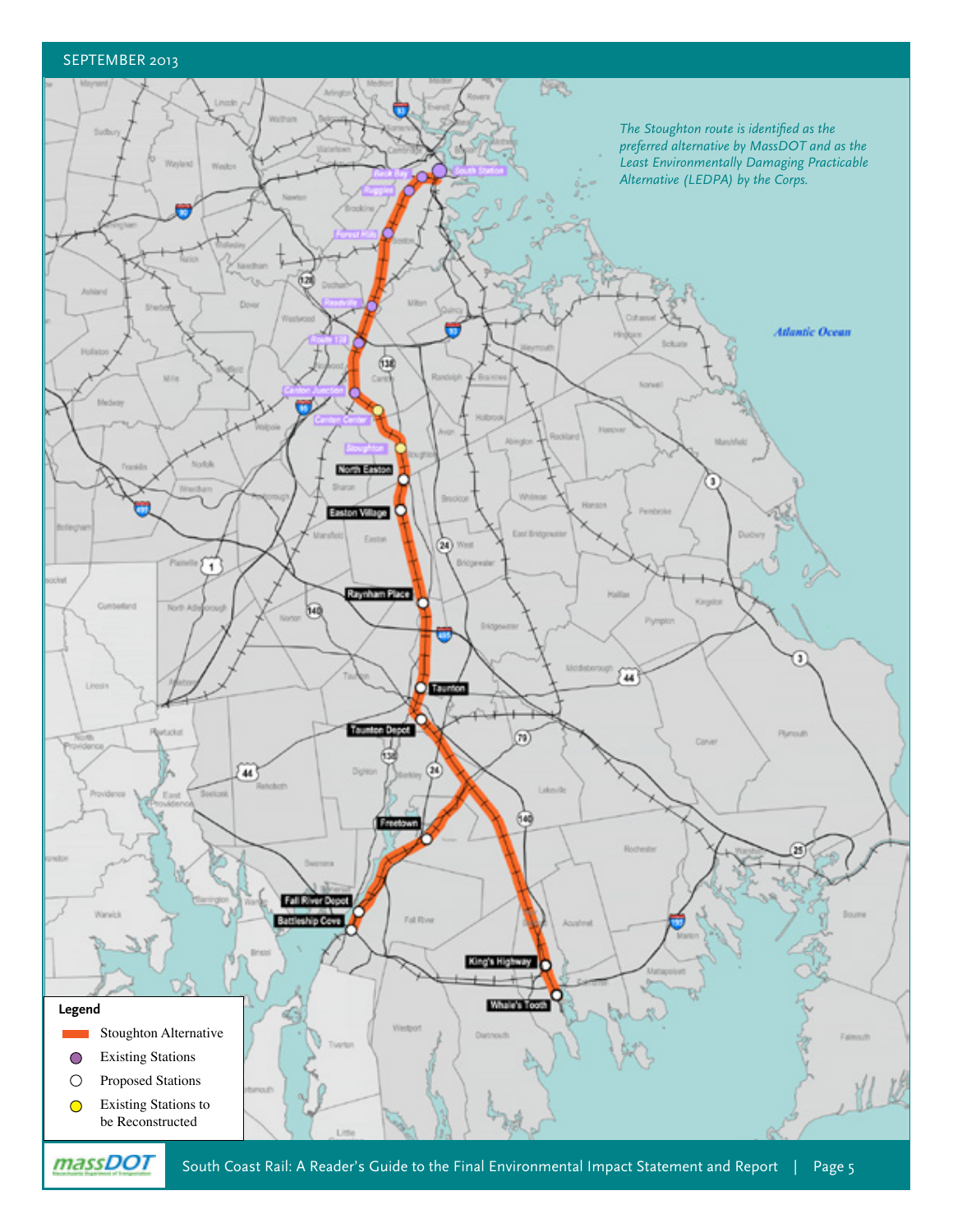FEIR in detail: No-Build (Enhanced Bus) Alternative; the Stoughton Alternatives; and the Whittenton Alternatives. It includes details and tables on bridges and culverts; signals; electrification; rolling stock; stations; layover facilities; property acquisition; cost; ridership; beneficial and adverse impacts; and the preferred alternative. This is the longest chapter in the FEIS/FEIR (nearly 150 pages) and details key steps and evaluations conducted on a wide range of topics related to choosing the Least Environmentally Damaging Practicable Alternative (LEDPA).

*Chapter 4, Affected Environment and Environmental Consequences* – Chapter 4 provides an overview of the existing physical, natural, and human resources in the South Coast region and describes the methods used to analyze the effects of the project on these resources. The FEIS/FEIR evaluates the direct and indirect effects of the project on 18 different environmental resources, ranging from air quality to vibration, and compares the effects of the No-Build, Stoughton, and Whittenton Alternatives (both the electric and diesel options). This chapter also describes the potential short-term construction-period impacts of the project, which would primarily affect air quality, noise, traffic, wetlands and water quality.

*Chapter 5, Indirect Effects and Cumulative Impacts* – This chapter analyzes the indirect and cumulative effects of the alternatives. The South Coast region is one of the fastest growing areas of the state. South Coast Rail is anticipated to result in economic benefits and growth in jobs and households. While these changes can be beneficial, they will have both direct and indirect effects (impacts caused by the induced growth in jobs and households). Land use and other resources are likely to be affected. To preserve the quality of the region – which has cities and towns, farms and villages, lakes and rivers – MassDOT has incorporated smart growth planning into the project to provide a way for communities to organize growth and direct it away from areas with sensitive ecological value. The cumulative impact analysis evaluates changes in the study area as a result of past, present and reasonably foreseeable future actions combined with the South Coast Rail project. Chapter 5 also proposes an Evaluation Plan with a monitoring component to assess the success of the Smart Growth Implementation Plan and to allow for changes or corrections, as needed.

*Chapter 6, Commitment of Resources –* Chapter 6 responds to specific requirements of NEPA and describes the commitment of funds, energy,



*South Coast Rail includes a new station in Fall River at the Gates of the City to be known as Battleship Cove Station.*

materials, and labor for the project. It also discloses the relationship between short-term uses of the environment and the maintenance and enhancement of long-term productivity; in other words, the tradeoffs between the potential adverse impacts of the proposed project and the potential long-term benefits of the proposed project. This section defines "short-term" as being construction related and "long-term" as being the operational phase of the proposed project.

*Chapter 7, Proposed Mitigation and MassDOT Proposed Section 61 Findings* – This section provides information required under NEPA and MEPA. For MEPA, the section describes MassDOT's commitment to mitigate for impacts on the environmental and social resources in the Secretary's Certificate on the Environmental Notification Form (ENF). Tables list the mitigation commitments. The Section 61 Finding is the statement required by MGL Chapter 30 Section 61 for any state agency taking an action on a project that is the subject of an EIR. The Section 61 Finding describes the environmental impacts of a project and confirms that all feasible measures have been taken to avoid or minimize damage to the environment. The draft Section 61 Finding in the Final EIR is MassDOT's Section 61 Finding, which is required for MassDOT to implement the project. Other state agencies, such as the Department of Environmental Protection (DEP), Massachusetts Office of Coastal Zone Management (CZM), and Massachusetts Natural Heritage and Endangered Species Program (NHESP), will also issue Section 61 Findings concurrent with their approvals of the project. This section outlines the state and federal permits and mitigation commitments and provides draft Section 61 language for MassDOT and other state agencies.

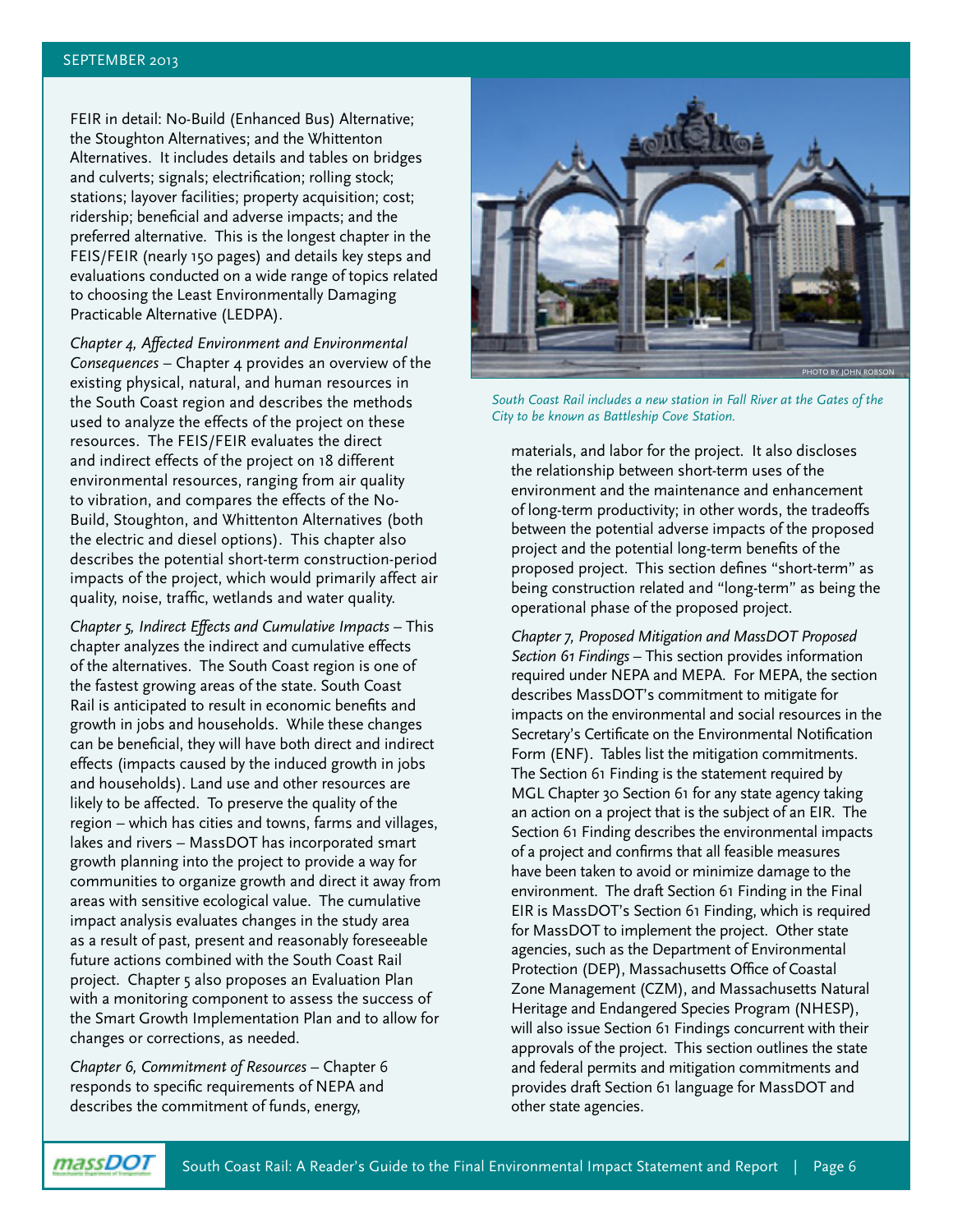

*Chapter 8, Regulatory Compliance* – In addition to complying with MEPA and NEPA, South Coast Rail will need a number of state and federal permits. This section lists the required permits and approvals and gives a brief summary of the requirements and how MassDOT will address those requirements.

*Chapter 9, Public Involvement and Agency Coordination* – The Corps and MassDOT have conducted a number of public involvement and agency coordination activities during development of the FEIS/FEIR. This section outlines these efforts, in particular the activities around major project milestones. MassDOT also convened an Interagency Coordinating Group (ICG) composed of state and federal agencies with an interest or regulatory role in the environmental process. The meetings, dates and topics are listed in Table 9-1.

*Responses to Comments on the DEIS/DEIR* – This appendix provides detailed responses to all of the comments submitted on the DEIS/DEIR, including a detailed response to each of the requirements of the Secretary's Certificate.

#### **WHAT'S NEXT?**

The MEPA process will end once the Secretary issues the Final Certificate, which will include any additional requirements for mitigation or avoidance of impacts. The NEPA process will conclude with the issuance of a Record of Decision by the Corps. Once these environmental review processes are completed, MassDOT can invest in developing the final design plans for the project and can obtain all of the required permits. Although MassDOT has begun

the permitting processes, none of the state or federal agencies can issue permits until the MEPA process is completed and they receive final design plans for the project, which is currently at the conceptual or preliminary design stage. MassDOT will seek Coastal Zone Management Consistency Determination approval and apply for the required permits:

- **•** Corps of Engineers Section 404 Permit
- **•** MA Wetlands Protection Act Permit (DEP)
- **•** Water Quality Certificate (DEP)
- **•** MA DEP Waterways Licenses for Bridges
- **•** MA NHESP Conservation and Management Permit
- **•** NPDES Construction Permit (EPA)
- **•** US Coast Guard Bridge Permits

#### **Where Can I Find the FEIS/FEIR?**

Copies of the FEIS/FEIR are available for review in a number of formats and locations:

- **•** On the Army Corps of Engineers website: [www.nae.usace.army.mil/Missions/ProjectsTopics/](www.nae.usace.army.mil/Missions/ProjectsTopics/SouthCoastRail.aspx) [SouthCoastRail.aspx](www.nae.usace.army.mil/Missions/ProjectsTopics/SouthCoastRail.aspx) and the South Coast Rail website: www.mass.gov/southcoastrail.
- **•** At libraries in communities from the South Coast to Boston (see a full list on page 8).
- **•** On DVD by request to Kerri Chace, kchace@reginavilla.com or 617-357-5772 x 16.
- **•** In print, but in limited quantities due to the cost of reproduction, by request to Kerri Chace (see the bullet above).